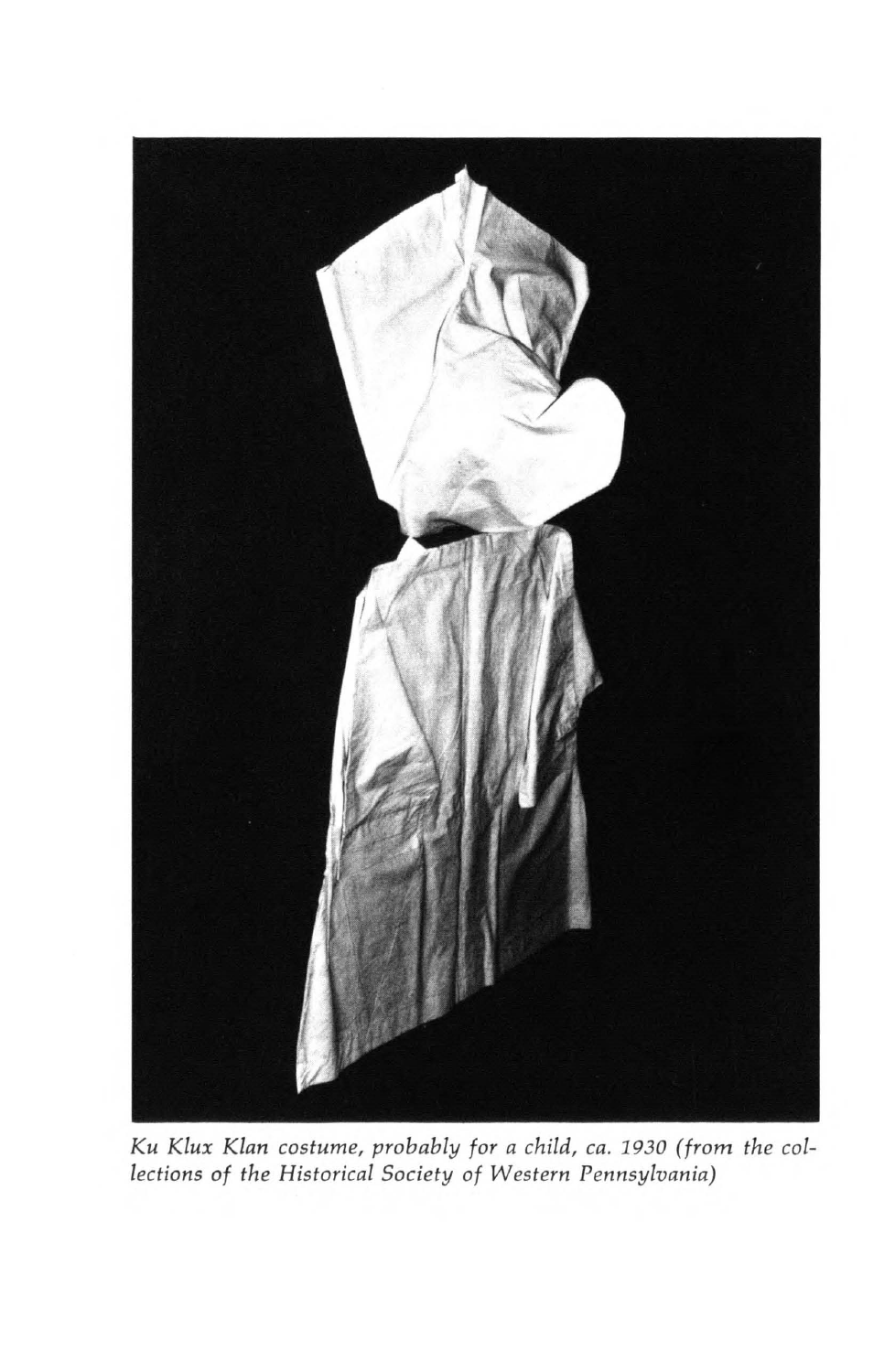# The Ku Klux Klan in Pennsylvania, 1920-1940

by Philip Jenkins

IN the mid-1920s, the industrial areas of Pennsylvania saw a series of riots and conflicts that seemed to many to be a real threat to the civil peace of the commonwealth. At Carnegie, in series of riots and conflicts that seemed to many to be a real **L** threat to the civil peace of the commonwealth. At Carnegie, in August 1923, a gathering of thousands of Ku Klux Klansmen met for a parade and rally in the presence of the Imperial Wizard, Hiram W. Evans. The Klan was seen as the leading organization of militant Protestantism, and violence was widely expected. The rally was indeed attacked by Catholics from the surrounding area, and one Klansman  $-$  Tom Abbot  $-$  was killed. He soon became the focus of a nearhagiographic literature as The Martyred Klansman, and revenge was promised. In the following months, other Klan meetings were staged as deliberate provocations, the organization summoning its supporters under the slogan "Remember Carnegie and Come Armed!" There was fighting at Lilly and Scottdale, and Klan gatherings across the state were the occasion for impressive exhibitions of strength, both numerically and in terms of firepower. At Reading, there were 3,000 Klan demonstrators, many with rifles or machine guns. At West Kittanning, 25,000 Klansmen from three states gathered on one night; there were nights when as many as fifty cross-burnings might be in progress simultaneously across the state. Catholic groups spoke equally violently of a "Wat to the Death" against the Klan.<sup>1</sup>

By 1925, the Klan may have had 250,000 members in Pennsylvania, making it one of the largest social movements in the state. This massive organization both used and inspired the rhetoric of civil war. Perhaps what is remarkable about this phenomenon is not the fact of violent rivalry existing between Protestants and Catholics — indeed,

T*he Western Pennsylvania Historical Maga*zi*ne*, Vol. 69, No. 2 (April 1986)<br>Copyright © Historical Society of Western Pennsylvania

Philip Jenkins is Associate Professor of Administration of Justice at The Pennsylvania State University. He was educated at the University of Cambridge, and his publications include The Making of <sup>a</sup> Ruling Class: The Glamorgan Gentry 1640-1790. He is currently working on the history of criminal justice in twentieth-century Pennsylvania. —Editor

<sup>1</sup> Emerson Hunsberger Loucks, The Ku Klux Klan in Pennsylvania: A Study in Nativism (Harrisburg, 1936); David Mark Chalmers, Hooded Americanism (Garden City, 1965), 36-42; Philadelphia Inquirer 26-29 August, 1923.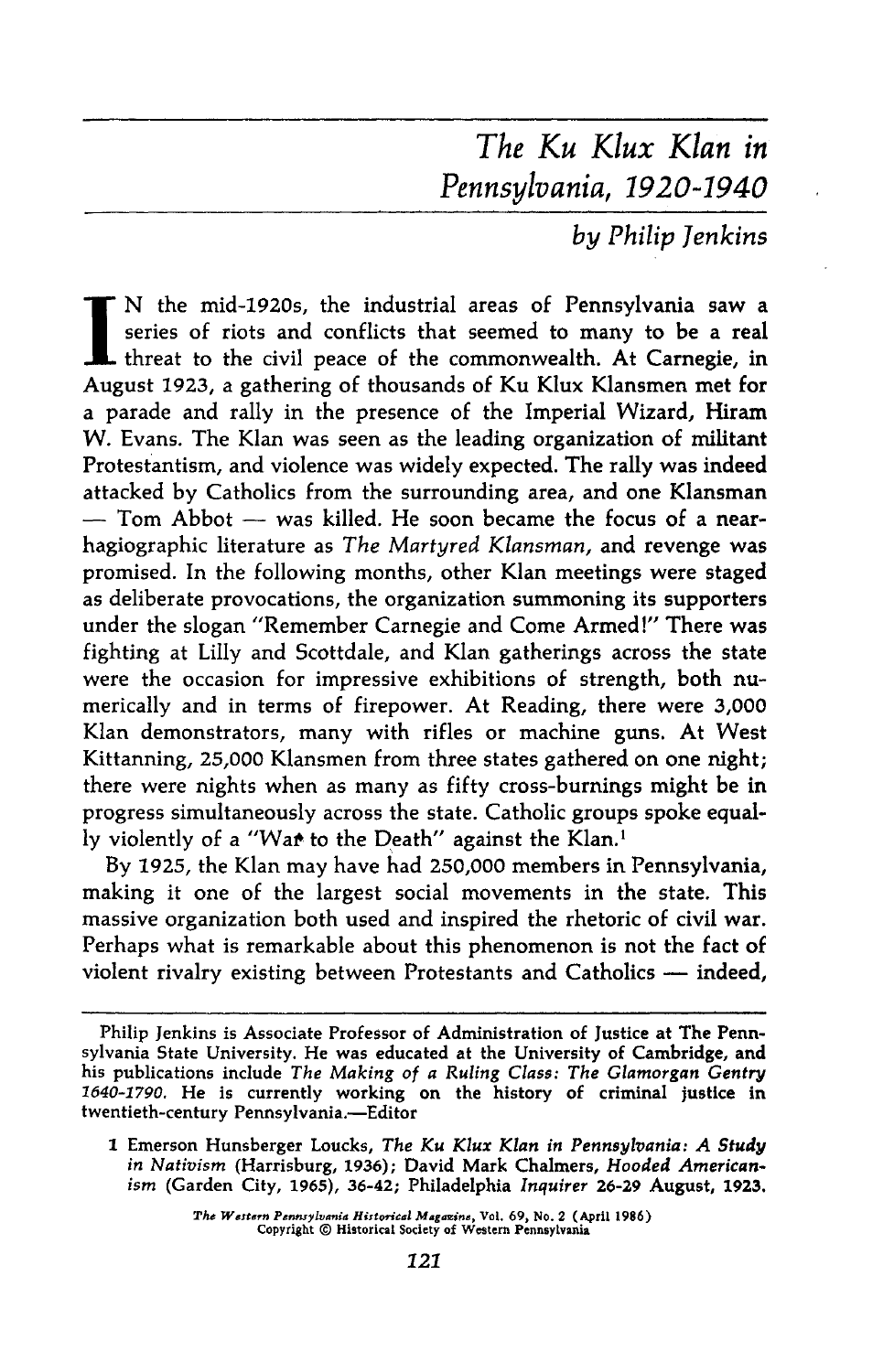in the English-speaking world, anti-Catholicism has traditionally been a far stronger and more venerable theme than anti-Semitism. The strange thing about the Klan movement in Pennsylvania is its chronology, the fact of a major eruption of nativist sentiment some decades after its apparent demise. Carnegie and the ensuing violence seem incongruous in a decade more customarily associated with issues such as the new prosperity and the advance of women's rights. Is this really the Pinchot era?<sup>2</sup>

Moreover, the extent and seventy of the conflict implied by the events at Carnegie and West Kittanning suggest that accounts of political history should pay more attention to the continuing religious divisions within the state in the present century — up to the 1920s, and perhaps much later. As late as 1940, there were still several hundred active Klansmen in Pennsylvania, some of whom were prepared to merge their traditional nativist sentiments with newer and more pernicious models drawn from European fascism.

Historians of nineteenth-century Pennsylvania have often remarked on the importance of ethnic and religious conflict in determining party loyalties and platforms. There was a strong and enduring nativist tradition in the state, suggested by incidents such as the great Philadelphia riots of 1844, the strength of the Know-Nothings in the next decade, and the role of religion in dividing the labor movement in the 1870s. However, much less attention has been paid to the continuity of this theme into the present century. In most accounts of Pennsylvania history, "nativism" and "anti-Catholicism" appear to have faded away before the end of the nineteenth century. The history of the Pennsylvania Ku Klux Klan shows that the obituary was premature. <sup>3</sup>

### The Strength of the Klan

The Ku Klux Klan has long been a focus of historical scholarship on

<sup>2</sup> Richard C. Keller, Pennsylvania's Little New Deal (New York, 1982). There is of course a substantial literature on nativist movements in Pennsylvania. See for example W. Gudelunas, "Nativism and the Demise of Schuylkill County Whiggery," Pennsylvania History 45 (1978): 225-36; W. E. Lyons, "Populism in Pennsylvania 1892-1901," Pennsylvania History 32 (1965): 49-65; Michael Feldberg, The Philadelphia Riots of 1844: A Study of Ethnic Conflict (Westport, Conn., 1975).

<sup>3</sup> The number of general works which fail to refer to the Pennsylvania Klan is impressive. There is for instance no reference in Philip S. Klein and Ari Hoogenboom, A History of Pennsylvania (University Park, 1980); R. F. Weigley, et al., Philadelphia — A <sup>300</sup> Year History (New York, 1982); or A. F. Davis and M.Haller, eds., The Peoples of Philadelphia (Philadelphia, 1973).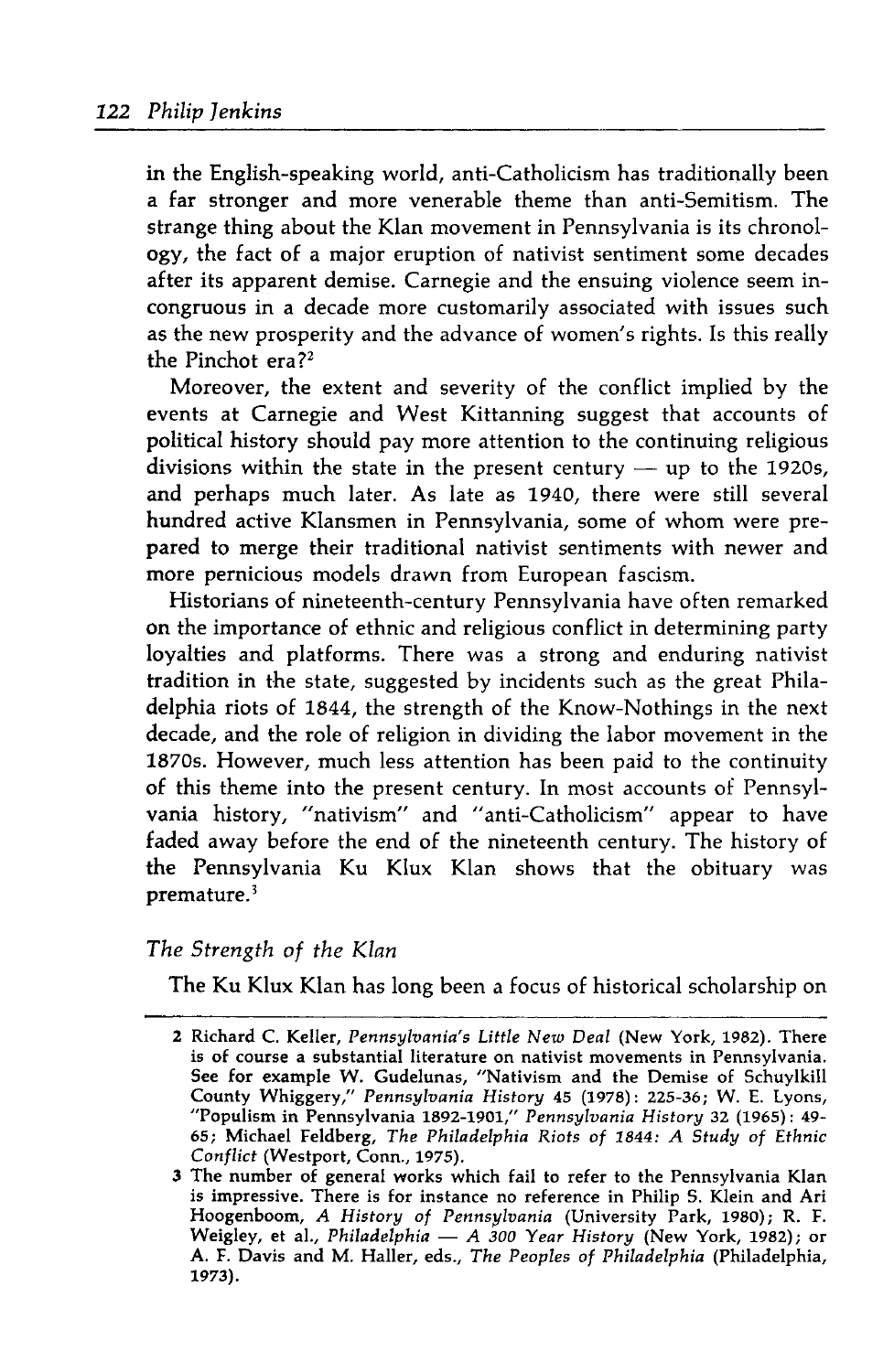the years of Southern Reconstruction.<sup>4</sup> More recently, there has been growing interest in the movement as it was revived after 1915, with major studies of the Klan in Utah and Colorado.<sup>5</sup> For all its charlatanism, corruption, and outright gangsterism, the new Klan rapidly became a mass movement of striking proportions, especially in northern industrial states like Ohio and Indiana. Pennsylvania was no exception to this pattern, as it rapidly acquired a Klan movement of very impressive size. By 1920, the first Klan envoys ("kleagles") had arrived in the state  $-$  F. W. Atkins of Atlanta in Philadelphia, Samuel D. Rich of Kentucky in Pittsburgh. The "kleagle" was a fascinating illustration of the way in which the "new Klan" adapted to contemporary fashions in salesmanship and public relations. Membership was available for ten dollars, of which the kleagle was entitled to keep four. Kleagles would first try to recruit personal friends, and next approached Protestant clergymen, offering free membership and Klan periodicals. Patriotic groups, veterans' organizations, fraternal orders, and Masonic societies were also solicited.<sup>6</sup>

In Pennsylvania, recruiting successes were early and dramatic. There were 125,000 Klansmen in the state by the end of 1924, and possibly 250,000 within the next two years. Such impressive figures might inspire scepticism, but there are grounds for accepting them in broad outline. They are based on documents originating from one of the Klan's many feuds between local regions and national headquarters inAtlanta. The central organization was anxious that all sections of the Invisible Empire should pay their dues ("taxes"), and local organizers were at pains to prove they had held nothing back. It was therefore in the interests of the state officials to under-report mem-

- 4 Allen W. Trelease, White Terror (New York, 1971); William Pierce Randel, The Ku Klux Klan (Philadelphia, 1965); Stanley Fitzgerald Horn, Invisible Empire (New York, 1972); William Harvey Fisher, The Invisible Empire: A Bibliography of the Ku Klux Klan (Metuchen, N.J., 1980); David Lowe, Ku Klux Klan — The Invisible Empire (New York, 1967); Patsy Sims, The Klan (New York, 1978); John Higham, Strangers in the Land: Patterns of American Nativism 1860-1925 (New York, 1967).
- 5 Robert Alan Goldberg, Hooded Empire The Ku Klux Klan in Colorado (Urbana, II., 1981); Julian Sher, White Hoods: Canada's Ku Klux Klan (Vancouver, 1983); Larry R. Gerlach, Blazing Crosses in Zion: The Ku Klux Klan in Utah (Logan, Utah, 1982); K. T. Jackson, The Ku Klux Klan in the City (New York, 1967).
- 6 Loucks, Pennsylvania. This work can now be supplemented by the very substantial Klan archives: Pennsylvania State Archives, State Police Records, RG30: Ku Klux Klan records (hereafter cited as "Klan archive"). This collection includes five boxes of correspondence, 1922-1940, and three boxes of "general" material from the same period. The latter includes a wide selection of Klan pamphlets and newspapers.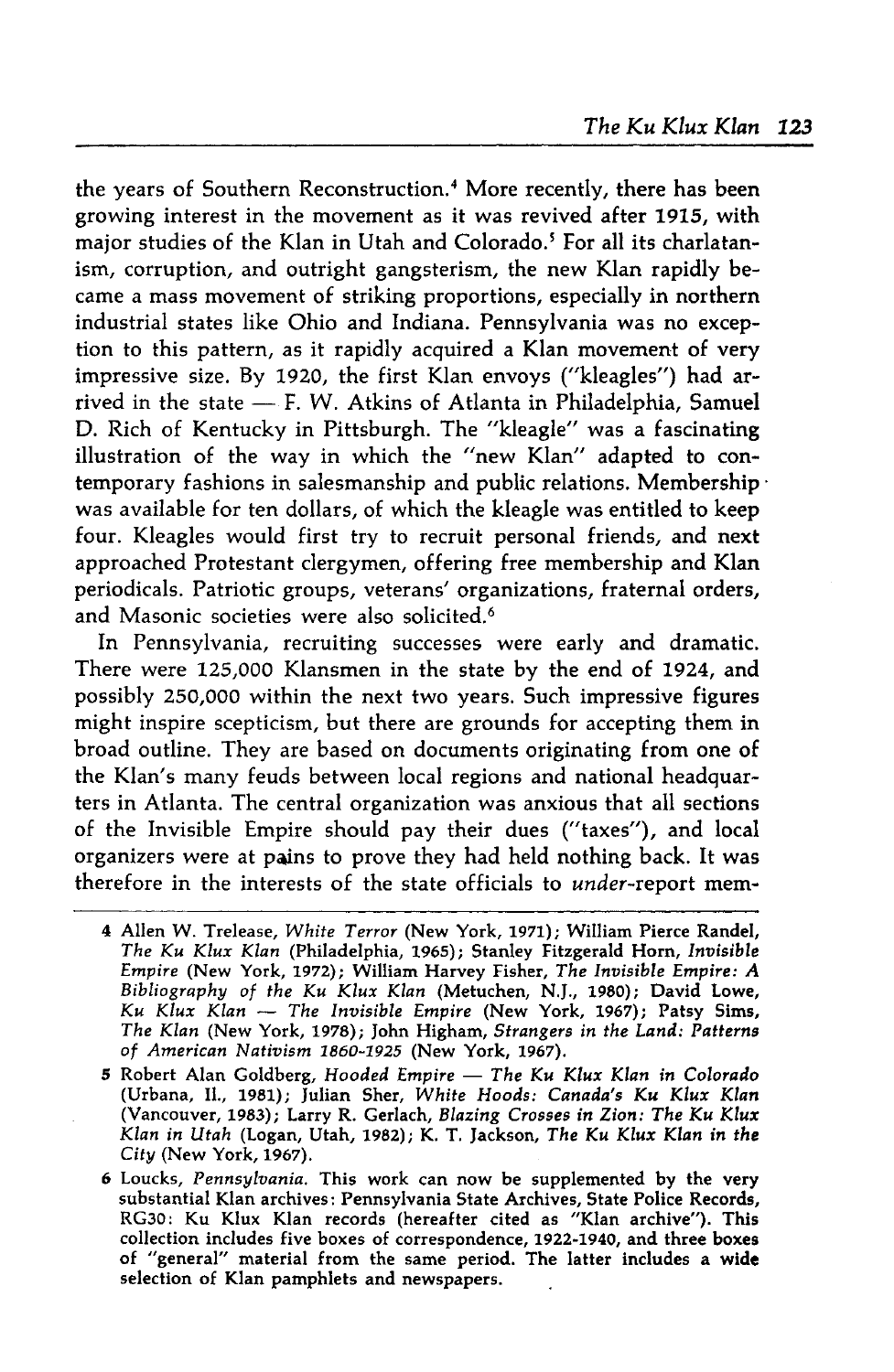bership. Moreover, confidence in the figures is inspired by the care taken to distinguish between committed members and casual "dropin" sympathizers.<sup>7</sup>

It is doubtful whether even the leaders of the movement had <sup>a</sup> very precise idea of the exact number of dedicated supporters at any time, and the Klan had a very rapid turnover of membership. However, a broad picture of support within the state can easily be established. The Klan in its first years achieved enormous successes in the coal and steel areas of the southwest, where lodges ("klaverns") might often total five hundred or more. There were key centers at Pittsburgh, New Kensington, Homestead, Wilkinsburg, Mount Pleasant, and Johnstown. Altoona, indeed, might have had the largest number of Klansmen per capita of any city in the United States. At its height, Klan membership in eastern Pennsylvania may have exceeded ninety thousand — one-third inPhiladelphia and its suburbs, most of the remainder in the mining regions of Luzerne, Schuylkill, Carbon, and Lehigh counties.

The strength of the Klan in its heyday can be generally deduced from the number of individual "klaverns" or klans in each region. While variations in membership make this an imprecise method, its conclusions are suggestive. By the late 1920s, Pennsylvania had 416 klans: the last to be chartered (1935) was the John Harris Klan in Harrisburg, number 423. Of the 416, the largest numbers were to be found in the following counties:<sup>8</sup>

| Number of Klans | Counties                                                                                                              |
|-----------------|-----------------------------------------------------------------------------------------------------------------------|
| Over 30         | $1 -$ Allegheny (33)                                                                                                  |
| 20-30           | 2 — Philadelphia (20); Westmoreland (21)                                                                              |
| 10-19           | 7 - Armstrong (15); Clearfield (14); Fayette (13);<br>Indiana (10); Luzerne (13); Schuylkill (11);<br>Washington (17) |
| 6-9             | 19                                                                                                                    |
| $1 - 5$         | 36                                                                                                                    |
| 0               | $2$ — Snyder, Union                                                                                                   |
| Total           | 67                                                                                                                    |

One hundred twenty-three klans — some <sup>30</sup> percent of the total —

<sup>7</sup> Loucks, Pennsylvania, 25-61; Seymour M. Lipset and Earl Raab, The Politics of Unreason, 2nd edition (Chicago, 1978); John M. Mecklin, The Ku Klux Klan (New York, 1924); Stanley Frost, The Challenge of the Klan (Indianapolis, 1924).

<sup>S</sup> Klanarchive, general papers, boxes 1-2.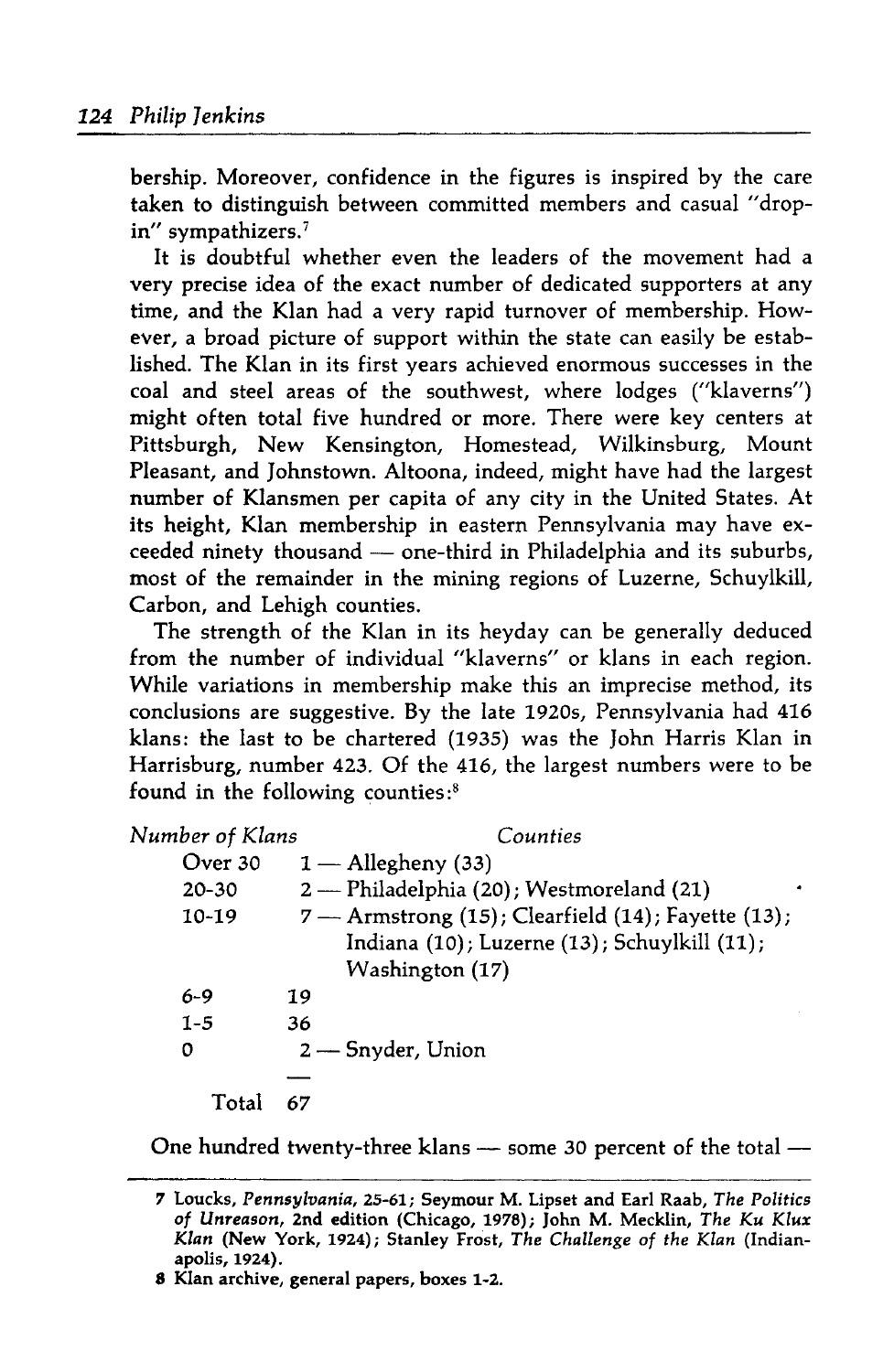were therefore to be found in seven contiguous counties of the southwest. Five other counties in this area — Beaver, Blair, Cambria, Clarion, and Somerset — each supplied <sup>a</sup> further nine klans. During the 1920s, the southwest was clearly the Klan heartland within the state. Activity here was impressive, but we should not forget the intense interest stirred by the Klan in apparently peaceful areas with little racial or ethnic conflict. Why, for example, should there have been seven klaverns in Centre County, six in Bradford County, five in Huntingdon? In 1925 or 1926, the potential strength of the Klan must have seemed an immensely troubling prospect.

At its height, the Ku Klux Klan appealed mainly to the native-born working class of southwestern Pennsylvania. In his 1930s history of the state's Klan, Emerson H. Loucks remarked that "barring the intellectuals and the liberals, the white native-born American population was occupationally well-represented,'' although he admits that this statement is speculative in the absence of membership lists. Loucks' conclusions can now be confirmed from Klan documents themselves. Specifically, this evidence comes from the records of the "State Klavaliers," a paramilitary order established within the Klan, to be equipped with white military uniforms and black leather puttees. The klavaliers would serve as police, sergeants-at-arms, and leaders of the vanguard in conflict with hostile groups such as Catholics. Included in the Klan archives not available to Loucks are the forms completed by the klavalier applicants for each county between 1924 and 1926.<sup>9</sup> These were detailed documents, giving information about occupation, educational level, military service, and physical characteristics.

The resulting picture is of a true mass movement. In Westmoreland County, for example, the application forms of 124 individuals between 1925 and 1926 show that the Klan appealed to a wide body of support. Among those represented were unskilled labor (twenty-two "laborers") and skilled industrial workers (two draftsmen, six carpenters, four electricians). All the major industries - steel, coal, textiles, and aluminum — were included. Laborers apart, the largest single occupational categories were clerks and cashiers (thirteen) followed by truck-drivers (twelve). There were independent tradesmen (eight butchers, bankers, and blacksmiths) and even two farmers. There were a few foremen and managers, with one "student" probably representing the highest social category. The Klansmen were a very broad cross section of the native-born working class of the area.

<sup>9</sup> Ibid.The klavaliers may have inspired the "Minute Men" of Sinclair Lewis' 1935 It Can't Happen Here, a storm-trooper-like movement.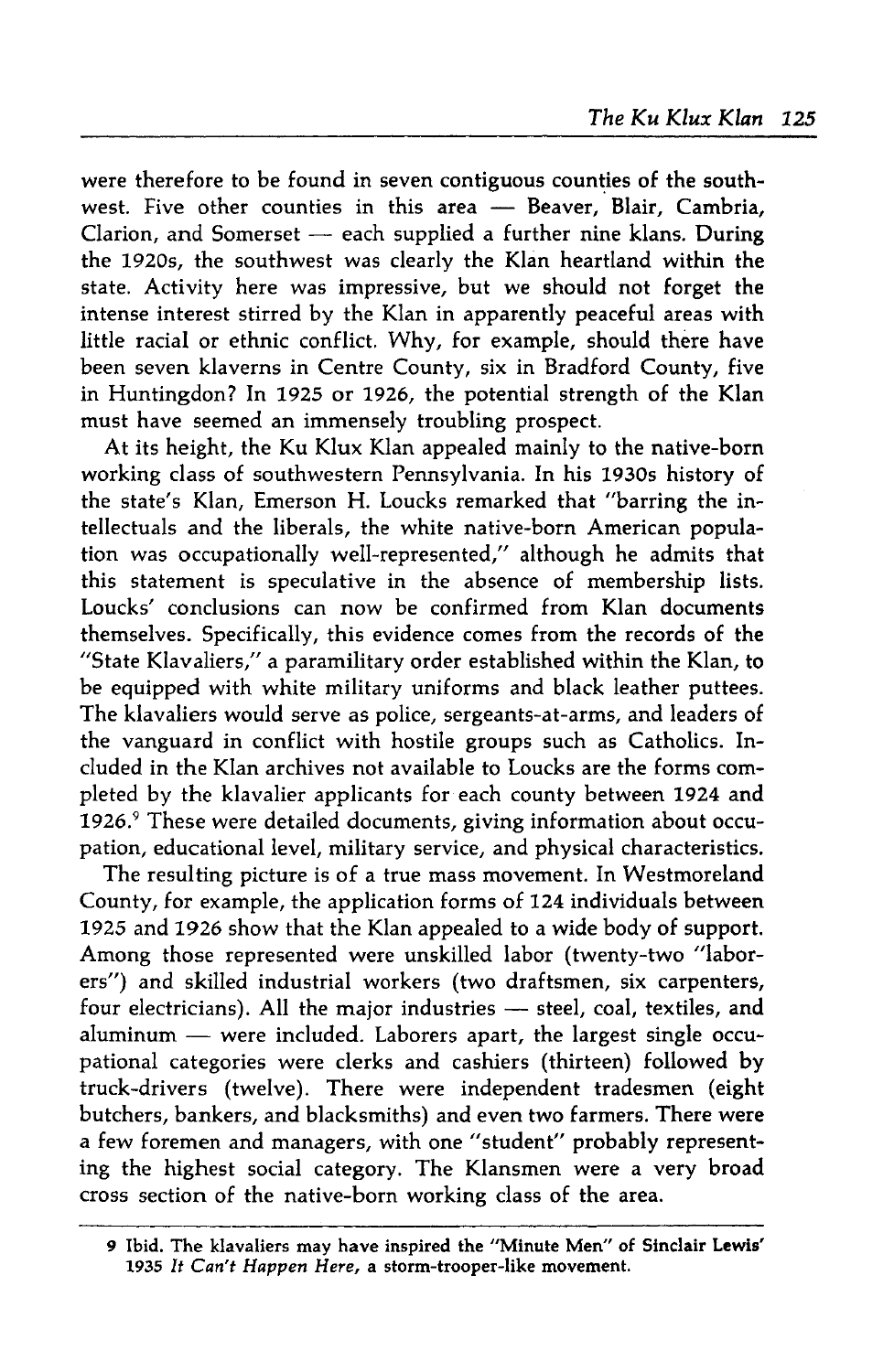Similar figures emerge from other counties, though the specific occupations depended on local economies. In Indiana County there were twenty-four klavalier applications, seventeen of which were from mining and related fields. However, <sup>a</sup> principal and a college student also applied. Throughout the state, there was a scattering of such "respectable" Klan members, often teachers or students. However, normally, the Klan spanned the working class, as with the fifty-seven Klansmen of Carbon County for whom occupations were recorded. Here, the railroad appears to have been the dominant employer. Five trainmen applied, as well as two railroad engineers, two firemen, a motorman, and a railroad clerk, in addition to the normal range of trades, both skilled (carpenter, blacksmith, bricklayer) and unskilled (fourteen laborers). Klavaliers were usually in their twenties or thirties. In Erie County, for example, the median age of the fifty-six recorded members was thirty-one, and only ten of the group were over forty-three years old.

# The Appeal of the Klan

The Ku Klux Klan followed a long tradition of social and fraternal organizations in American life. It borrowed its ritual from <sup>a</sup> variety of groups, notably freemasons, but it added exotic titles and impressive ritual. A typical edict, for example, began with this salutation: "To all Hydras, Great Titans, Furies, Giants, Exalted Cyclops, Terrors; and to all Klansmen of the Realm of the Invisible Empire, Knights of the Ku Klux Klan, Inc."<sup>10</sup> The Realm of Pennsylvania (under its Grand Dragon) was divided into provinces (eight by 1929, sixty-seven by 1936), each under <sup>a</sup> Great Titan. An individual klavern included these officers: \_.

| Title         | Meaning             |
|---------------|---------------------|
| Cyclops       | Master or President |
| Klaliff       | Vice-President      |
| Klokard       | Lecturer            |
| Kludd         | Chaplain            |
| Kligrapp      | Secretary           |
| Klabee        | Treasurer           |
| Kladd         | Conductor           |
| Klarogo       | Inner Guard         |
| Klexter       | Outer Guard         |
| Night Hawk    |                     |
| Klokann Chief | Guards              |
| Klokanns      |                     |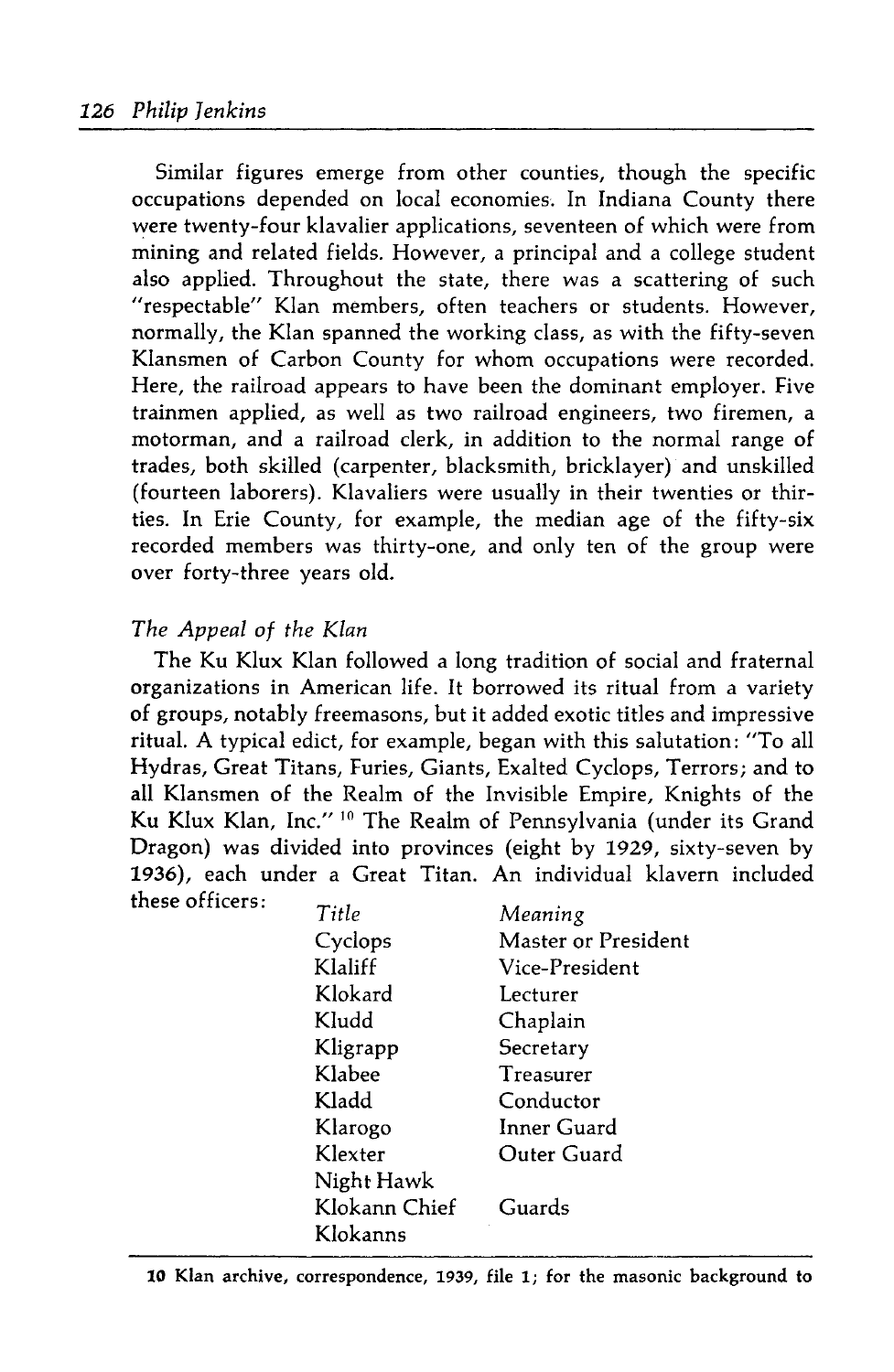The Klan even offered a complete language: "kodes" for codes, for example, and place names — "Krawford Kounty," "Klarion Kounty."

In its early days, the Klan seemed to offer the best of traditional social organizations, together with a romantic and mystical appeal. Many scholars have remarked on the contribution made by the 1915 film Birth of a Nation to the refounding and early popularity of the movement. The Klan also had a very high degree of public visibility in the news media between <sup>1922</sup> and 1925. Indeed, in these years, all the major newspapers in Philadelphia and Pittsburgh frequently carried lead stories about the Klan, usually at times of major public or patriotic events like Independence Day. Klan gatherings made for dramatic stories and pictures — the purpose, indeed, for which they were customarily designed.<sup>11</sup>

Thus, the Ku Klux Klan appealed because it was dramatic and newsworthy, but there was much more than this to explain the thousands of recruits. The group seemed to meet the needs of a particular section of the working class at <sup>a</sup> time of serious ethnic conflict. This resulted from the ethnic divisions created during the labor disputes of earlier years. Consistently, employers had played on nativist prejudices in order to divide the workforce. In Allegheny County, for example, the great steel strike of 1919 was predominantly undertaken by unskilled immigrants, while the native labor force remained at work. In Cambria County, the steel workers were united, but Blacks were recruited to break the strike. Attacks on unionism regularly portrayed radicals as exponents of foreign ideologies, and often as foreigners themselves. There was, therefore, fertile ground by the early 1920s for an anti-radical movement among the native working class.<sup>12</sup> Nativist campaigns had achieved <sup>a</sup> major apparent victory in 1919 with the Eighteenth Amendment, which stimulated further efforts aimed at promoting "American values." As Loucks remarked, "Prohibition made the Ku Klux Klan."

The principles advocated by the Klan combined general nativist slogans (support for the Christian religion, white supremacy, pure Americanism, states' rights, pure womanhood) with explicitly antiradical social views. They claimed, for example, to stand for closer

the Klan, see Lynne Dumenil, Freemasonry and American Culture 1880- 1930 (Princeton, 1985).

<sup>11</sup> In these years, for example, the Klan frequently made front-page news in Philadelphia papers like the Inquirer, Record, Public Ledger, and North American.

<sup>12</sup> Klein and Hoogenboom, History, 433-36.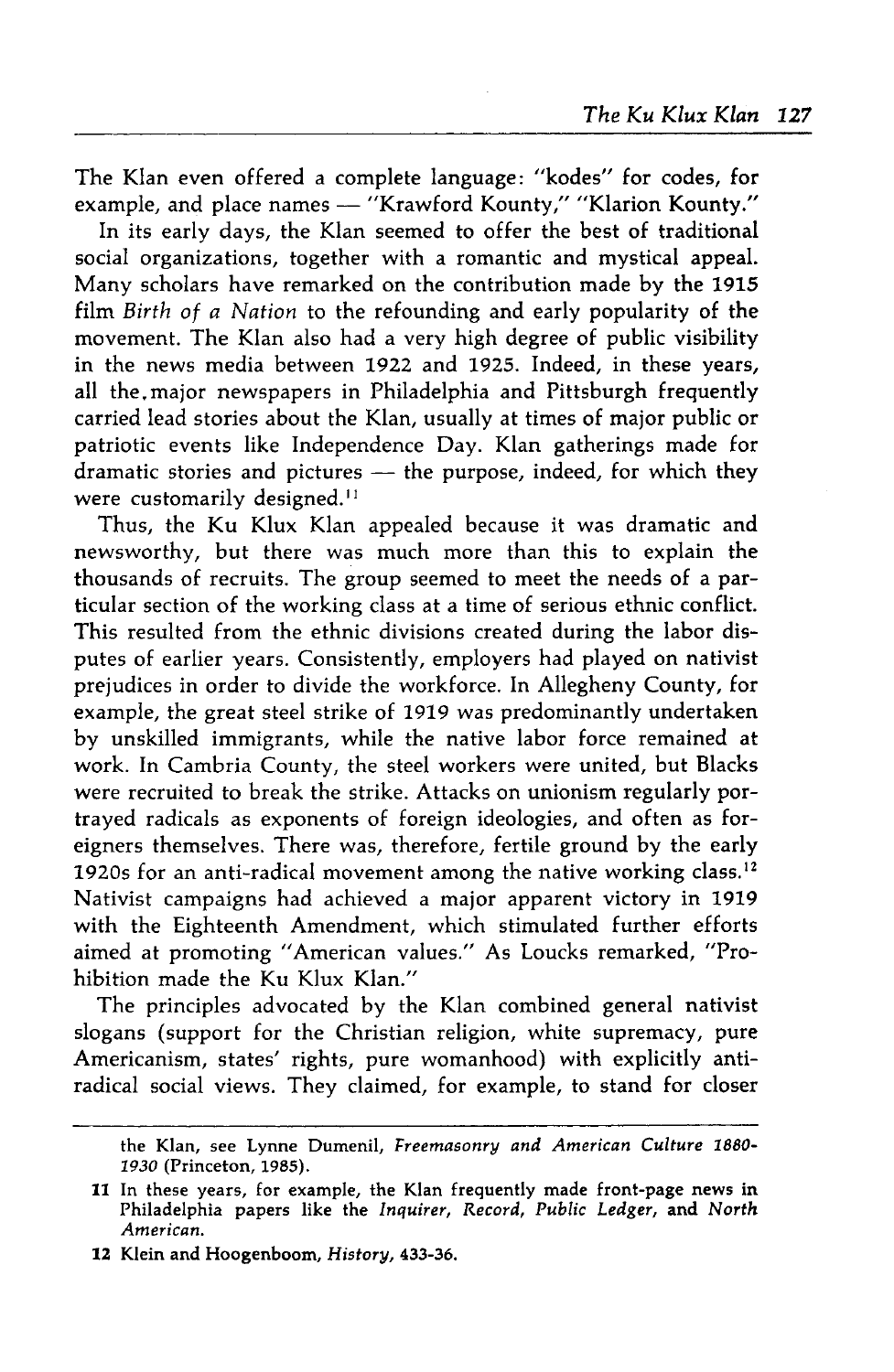relationship between capital and American (not immigrant) labor; to combat "unwarranted strikes by foreign labor agitators"; to "prevent fires and the destruction of property by lawless elements"; and to favor strict limitations on further foreign immigration. There was much appealing here to native-born workers. Although traditional labor practices were criticized, there was the suggestion that truly "American" workers would receive a privileged position in the labor force, while the attack on radicalism gave an excuse to purge troublesome foreign workers.<sup>13</sup>

The genesis of the Klan in these attitudes is important for the question of ideological definition. There is some question in the literature about whether the movement can technically be described as fascist, but its historical origins were almost identical to those of European fascist movements. They, too, originated in reaction to the failed radicalism of 1919-20, and advocated the rights of native labor in partnership with capital, against some insidious foreign foe. They too advocated a return to tradition, military virtues, and paramilitary structure. If a movement like the Ku Klux Klan in its Pennsylvania form had existed in contemporary Europe, historians would have no hesitation in calling it a fascist group on the model of Italy, Spain, or Germany.<sup>14</sup>

#### Anti-Catholicism

Of the traditional targets of the Klan — Blacks, Catholics, and Jews  $-$  it was the Catholics who were perceived as the greatest enemy in the 1920s, and probably in the next decade also. At a time like the late 1930s, when the "Jewish Question" was hotly debated, it is striking to find so much anti-Catholicism in Klan literature. To understand this, it is useful to examine the nature of religious relations in the areas of Western Pennsylvania where the Klan had its roots. Of course, the primary issue was conflict between native and immigrant labor forces, and memories of the 1919 strikes. However, there were broader cultural issues at stake. Since the late nineteenth century, a number of vigorous and obvious Catholic centers had emerged in <sup>a</sup> belt stretching from St. Mary's in Elk County to the great monastery

<sup>13</sup> Loucks, Pennsylvania, 16, 33; Hiram Wesley Evans, "The Klan's Fight for Americanism/' North American Review 213 (1926): 33-63.

<sup>14</sup> See for example F. L. Carstein, The Rise of Fascism (London, 1967); Hans Rogger and Eugen Weber, eds., The European Right (London, 1965); Walter Laqueur, Fascism: A Reader's Guide (London, 1979).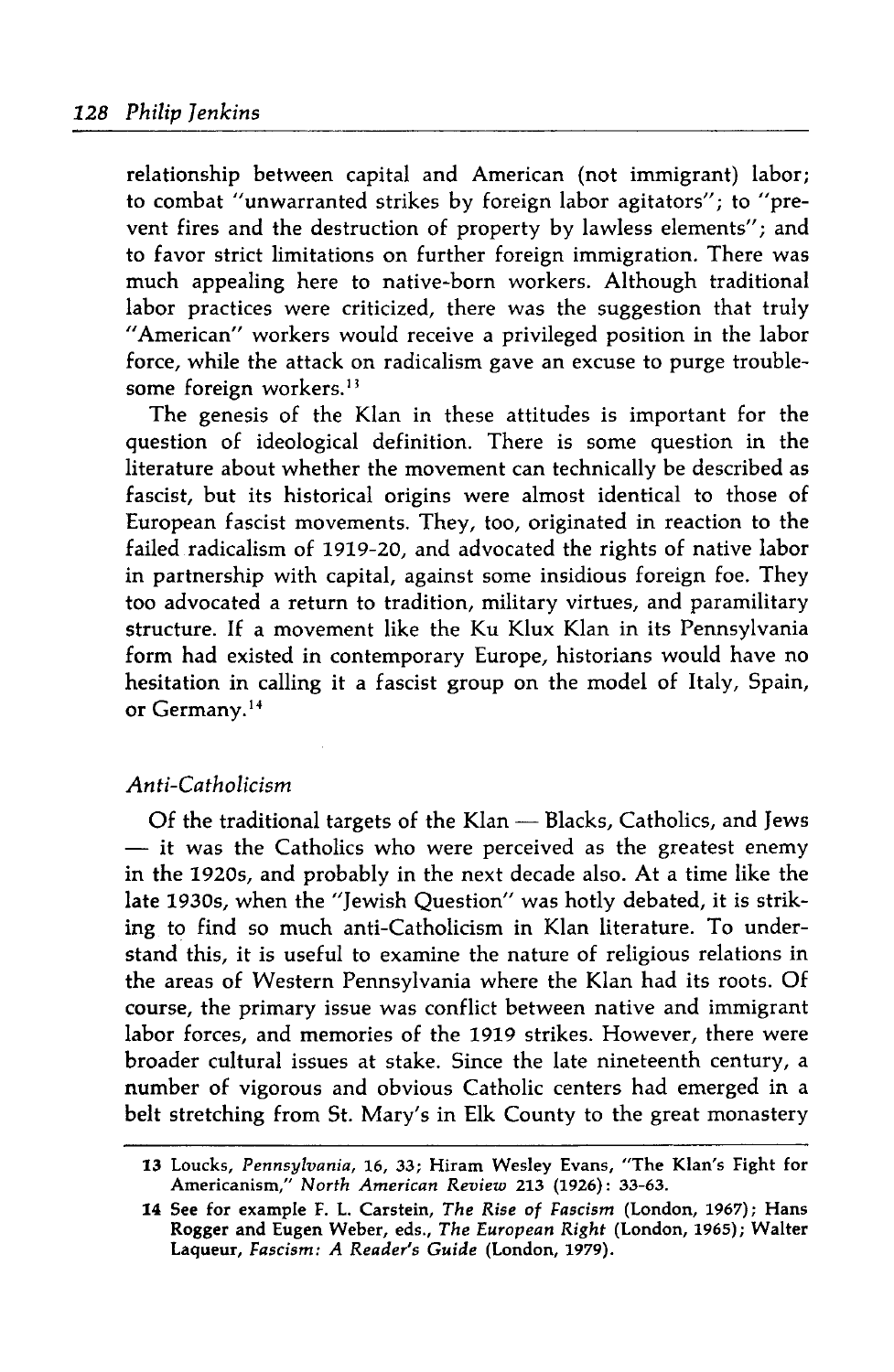of Latrobe in Westmoreland County. Cambria County offered Loretto, Gallitzin, and a series of communities named for saints such as St. Augustine and St. Benedict. In the 1920s, the Catholic presence was becoming even more overt. John McCort, Bishop of Altoona and Johnstown from 1920, was <sup>a</sup> great builder who developed many schools in his diocese and was largely responsible for the imposing new cathedral at Altoona (1924-31). It was difficult for a traveller across the state to avoid the symbols of a confident and expansive Catholicism. By 1920, Pennsylvania had a foreign-born population of 1.4 million,16 percent of its total, and Catholics represented a substantial majority of this group. The year 1924 marked the passage of the Immigration Act which finally limited this flow.<sup>15</sup>

The Catholic presence was deeply troubling to nativists for a number of reasons. First, Catholics apparently owed allegiance to a foreign potentate, the Pope. Many Pennsylvania Catholics were also German, raising the issue of divided loyalties during the First World War. (The custom of prominently flying an American flag outside the German-founded monastery of Latrobe dates from this period.) In the 1920s and 1930s, gangsterism and organized crime in the state were widely publicized, with the most attention being given to Jewish or Catholic immigrants — Micky Duffy, Max Hoff, the Lanzetti brothers. Catholicism seemed alien, corrupt, and threatening. <sup>16</sup> The Klan would obtain a remarkable constituency among Protestant clergy.

The battle against Catholic influence took a variety of forms, but it was especially concentrated in the schools. Parochial schools were seen by the Klan as training children in un-American and un-Christian doctrines, making the defense of public schools <sup>a</sup> high priority. However, these public schools had to be American, displaying the American flag, and Protestant, with frequent readings from a Protestantapproved Bible. In the 1920s, the Klan was often active in presenting flags to public schools, providing an opportunity for members to

<sup>15</sup> For the new immigrants, see especially the works of John E. Bodnar, such as The Ethnic Experience in Pennsylvania (Lewisburg, Pa., 1973); Immigration and Industrialization (Pittsburgh, 1977); Lives of Their Own: Blacks, Italians and Poles in Pittsburgh 1900-1960 (Urbana, 1982); or Workers World, Kinship, Community and Protest in an Industrial Society 1900-1940 (Baltimore, 1982). See also: Dennis Clark, The Irish of Philadelphia (Philadelphia, 1973); Michael A. Barendse, Social Expectations and Perception: The Case of the Slavic Anthracite Workers (University Park, Pa., 1981); Fr. John P. Gallagher, A Century of History: The Diocese of Scranton 1868-1968 (Scranton, 1968).

<sup>16</sup> Gary W. Potter and Philip Jenkins, The City and the Syndicate (Boston, 1985).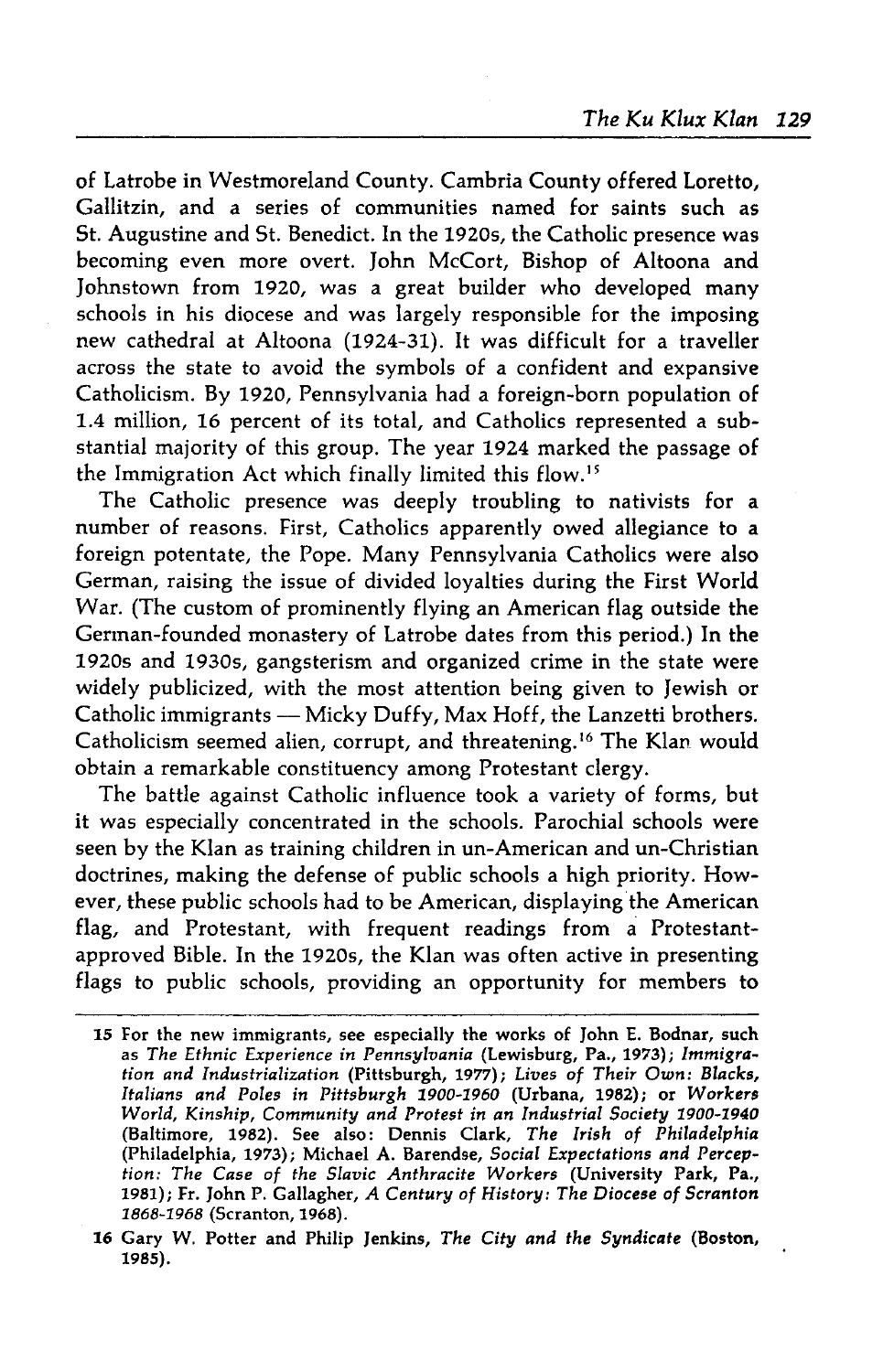parade in regalia. In Allegheny County, the Catholic teachers of one township were transferred after a Catholic Douai Bible was found on the premises.<sup>17</sup>

Most of the Klan literature of the 1920s focused on "the Catholic Question." The Klan opposed intervention in Mexico,because Catholics wanted a military campaign against the anti-clerical government there. They opposed the League of Nations because it would ally the United States with predominantly Catholic powers. Above all, they opposed domestic Catholic influences. In1927, a state representative from Dubois introduced a package of anti-Catholic legislation including <sup>a</sup> penitentiary term of up to ten years for membership in the Knights of Columbus. Imprisonment would also result from the expression of distinctively Catholic opinions, such as any suggestion that a civil marriage was invalid before God.

Meanwhile, the figure of Alfred E. Smith seemed to pose a real threat of a Catholic presidency. In the summer of 1924, the chance of Smith winning the Democratic nomination stirred religious conflict to <sup>a</sup> new height in Pennsylvania. There were mass rallies of Klansmen across the state, and one meeting at Ardmore led to the murder of a Catholic police officer. In 1928, Smith's presidential candidacy led to vigorous Klan electioneering. Ironically, this appears to have done more good than harm to the Democrats, as Catholics were apparently galvanized to register and vote in unprecedented numbers.<sup>18</sup>

But the Ku Klux Klan was much more than an anti-Catholic militia. It also performed many social functions. The Klan acted as <sup>a</sup> social welfare agency, helping to find jobs for the unemployed, actively retrieving by force a deserting husband, and giving aid and food to the poor. They also acted as vigilantes, enforcing extra-legal "justice" against loansharks, child molesters, and bootleggers — usually, but not invariably, Blacks or immigrants. A characteristic event was the sacking of "the nigger whorehouses opposite the schoolhouse at Mc-Kees Rocks." The Klan even had special printed "intelligence forms" to report suspects for offenses like bootlegging, presumably with a view to future vigilante action.<sup>19</sup>

The Ku Klux Klan also offered exciting forms of recreation. In 1924, for example, the Philadelphia North American included a small report

<sup>17</sup> Loucks, Pennsylvania, 134-48.

<sup>18</sup> Philadelphia North American, 5 July 1924; Philadelphia Public Ledger, 15<br>18 Philadelphia North American, 5 July 1924; Philadelphia Public Ledger, 15<br>sesistance with the Ardmore incident Sept. 1924. I am very grateful to Ms. Victoria Donohue of Narberth for her assistance with the Ardmore incident.

<sup>19</sup> Loucks, Pennsylvania, 40-43.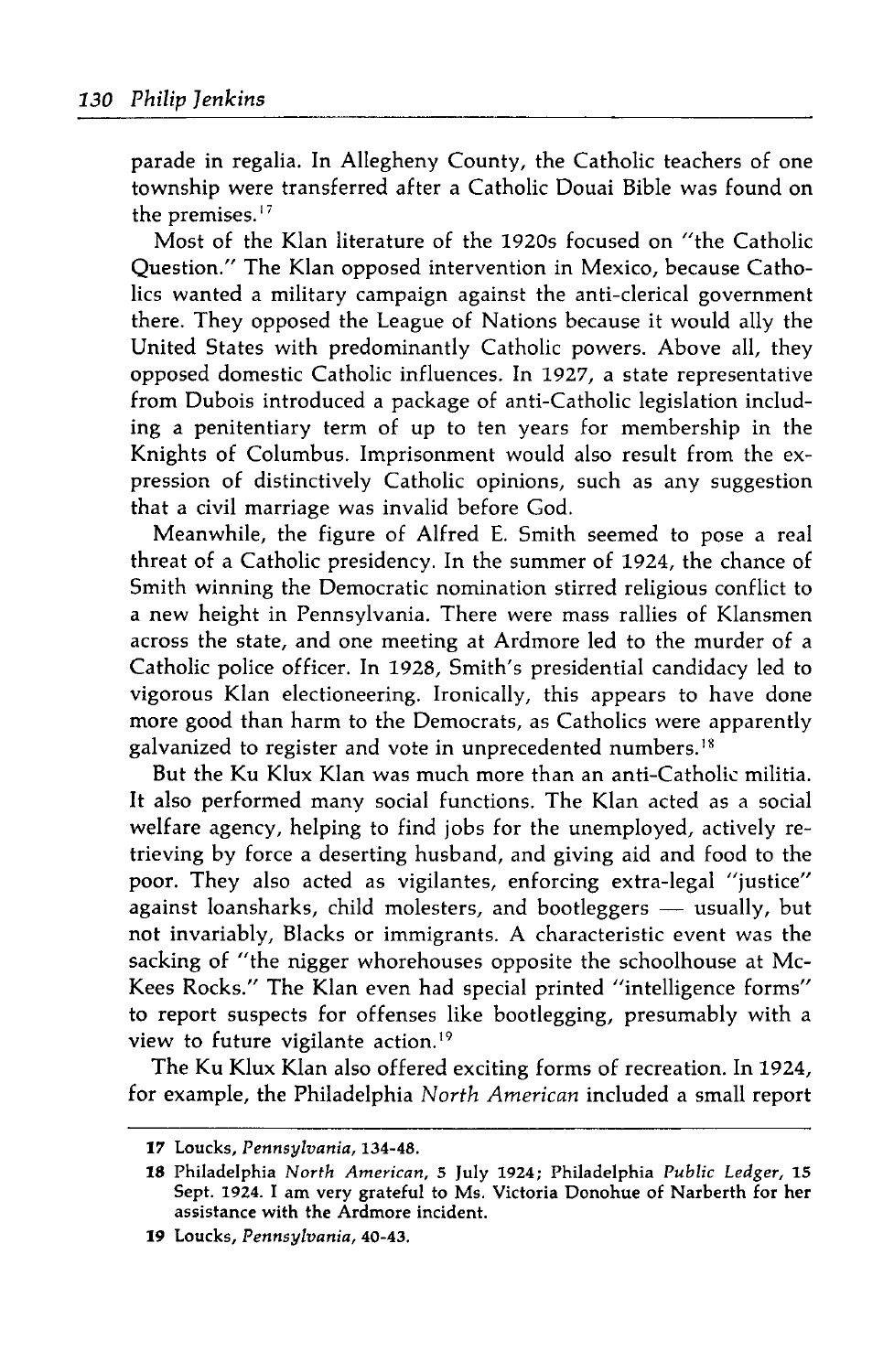on the group's Independence Day gathering at Huntingdon. Ten thousand Klansmen were present, with friends and families — 22,000 people in all. There were 1400 initiations of new members, and three Klan marriages. This event was ineffect a massive social gathering and picnic, with the focus of the blazing crosses to add drama. Moreover, the Huntingdon meeting was not considered a particularly large convocation, as it was the celebration only for the central counties of the state, between Johnstown, Williamsport, and Harrisburg. That meetings on this scale attracted relatively little attention may suggest how firmly the Klan had been accepted as <sup>a</sup> normal component of life in many areas of the state.

# Decline

If the Klan had sustained this level of strength and activity, it would have become a major political force. In fact, the successes of 1924-26 were short-lived. Membership was probably below 30,000 by 1928, and only 4,000 by the early 1930s, a collapse almost as rapid as the initial successes. The reasons for this decline are complex, but the nature of Klan leadership was much to blame. Key leaders like Sam Rich and D. C. Stephenson were almost openly corrupt and ran the Klan as a profit-making enterprise. By 1923, each member was expected to pay a \$15 initiation fee and \$6.50 for robes, apart from dues. Accounting procedures were primitive, and a great deal of money went astray.

The leadership was also often in internal conflict, usually over personalities but occasionally over issues of principle. At the 1926 klorero (convention) in Dubois, the Reverend Herbert C. Shaw of Erie was elected Grand Dragon despite fierce opposition. Shaw was allegedly a rabid anti-Catholic too extreme even for the Klan, and moderates preferred his rival, Sam Rich. At the local level, klans split between supporters and opponents of the two candidates, and rival klaverns regularly banished or excommunicated each other. After 1926, Philadelphia klans were virtually at war with each other, engaging in acts of burglary and random violence. A series of embarrassing lawsuits portrayed a distressing world of thuggery and corruption. Finally, the need for the Klan seemed to have diminished by 1926, with the decline of the Red Scare. The Klan lost its early popularity throughout the northern states. <sup>20</sup>

<sup>20</sup> Ibid., 162-98. The Utah and Colorado studies also show collapse after 1926 (Gerlach; Goldberg).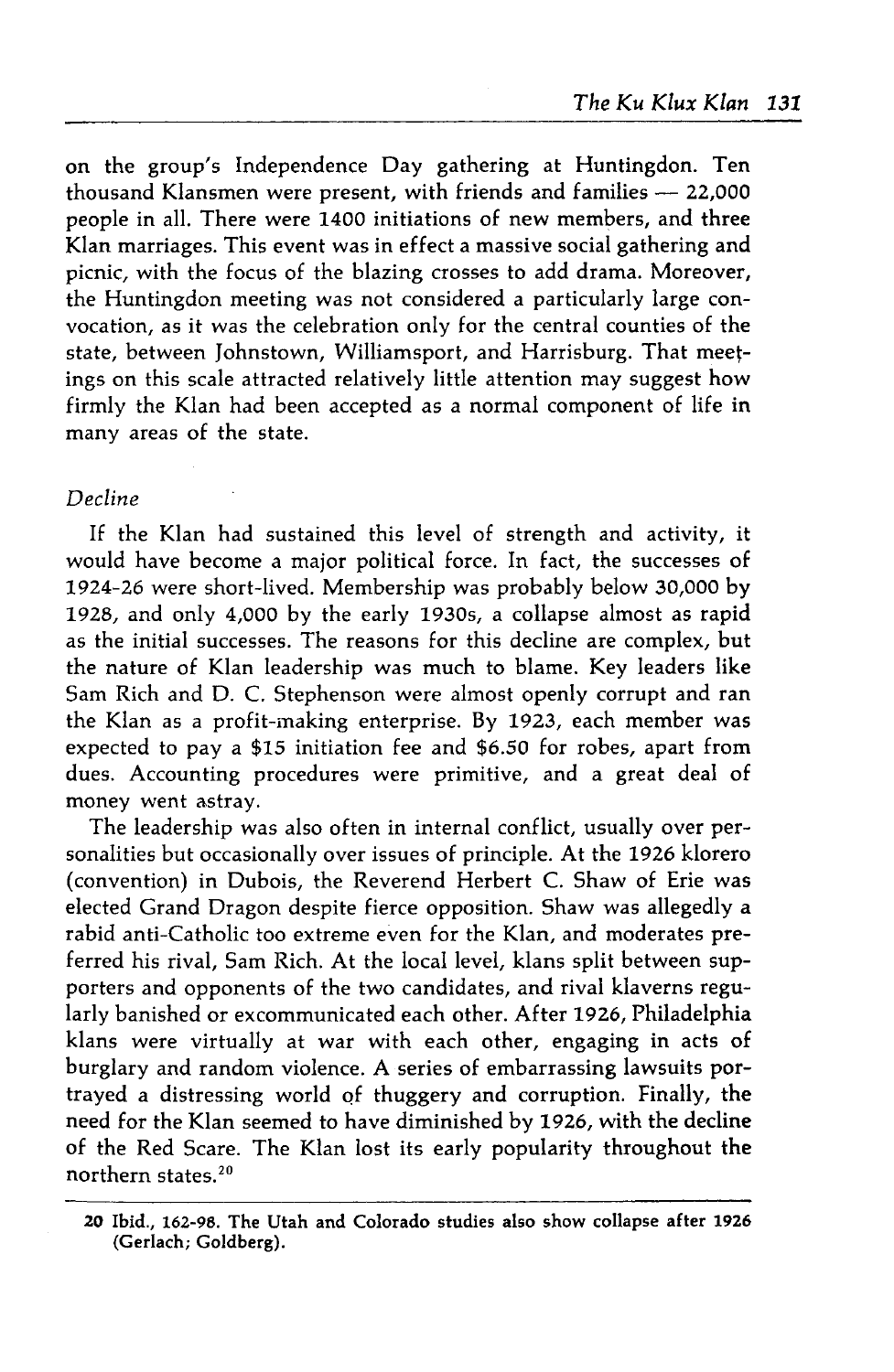#### The 1930s

By the early 1930s, Emerson Loucks imagined that he was writing the obituary of the Klan. Surviving groups maintained themselves as purely social lodges, organizing ham suppers, male voice choirs, and "nigger minstrel" shows. But it would be a mistake to neglect the Klan after this point. It had ceased to be a mass movement, but it still had several thousand members and a statewide network connected to a national society. The 1930s also found the organization facing major new ideological issues and challenges.

By 1933, the statewide strength of the Klan was about 6,000, including some remarkable concentrations. Among the most active klaverns — each with over fifty members — were numbers 119 (Chambersburg), 128 (Uniontown), 304 (York), 359 and 362 (both Philadelphia). The movement continued to survive in many of its previous centers, such as Fayette and Allegheny counties, though its strength had now declined. In the 1930s, counties like Fayette and Westmoreland were again centers of more traditional labor militancy in coal and steel, with the employers rather than immigrants identified as enemies. The center of gravity now shifted decisively to the east of the state, where Philadelphia County in 1933 had almost twenty active klaverns with perhaps 750 members. Moreover, these were heavily concentrated in certain sections of the city — to the north, in Germantown, Olney, Frankford, Kensington, and Roxborough; in the western suburbs; and one lone outpost in the south, around Broad and Federal Streets.<sup>21</sup>

As in the 1920s, it was not possible for Klan candidates to stand openly in elections. However, Grand Dragon Samuel G. Stouch III was involved in a number of "front" groups in Philadelphia politics. There was the "Protestant Cooperative League" which attacked the New Deal for placing "racial and sectarian groups" in charge of American politics. In 1940, there was <sup>a</sup> "League for Protestant Action," which aimed to mobilize the Protestant vote through the churches. This attracted a remarkably respectable body of clergy, including Daniel A. Poling, who had led an anti-corruption campaign in 1936 and who would be the Republican mayoral candidate in 1951. Poling joined Stouch's campaign "to arouse the Protestant constituency of metropolitan Philadelphia."

<sup>21</sup> It is in the 1930s that we are first able to reconstruct complete lists of officers for all the klaverns still in operation, and these continue until 1940. There are also complete quarterly lists of membership, showing periodic gains and losses. Allinformation on Klan membership in the 1930s is from the Klan archive, general papers, boxes 1-3.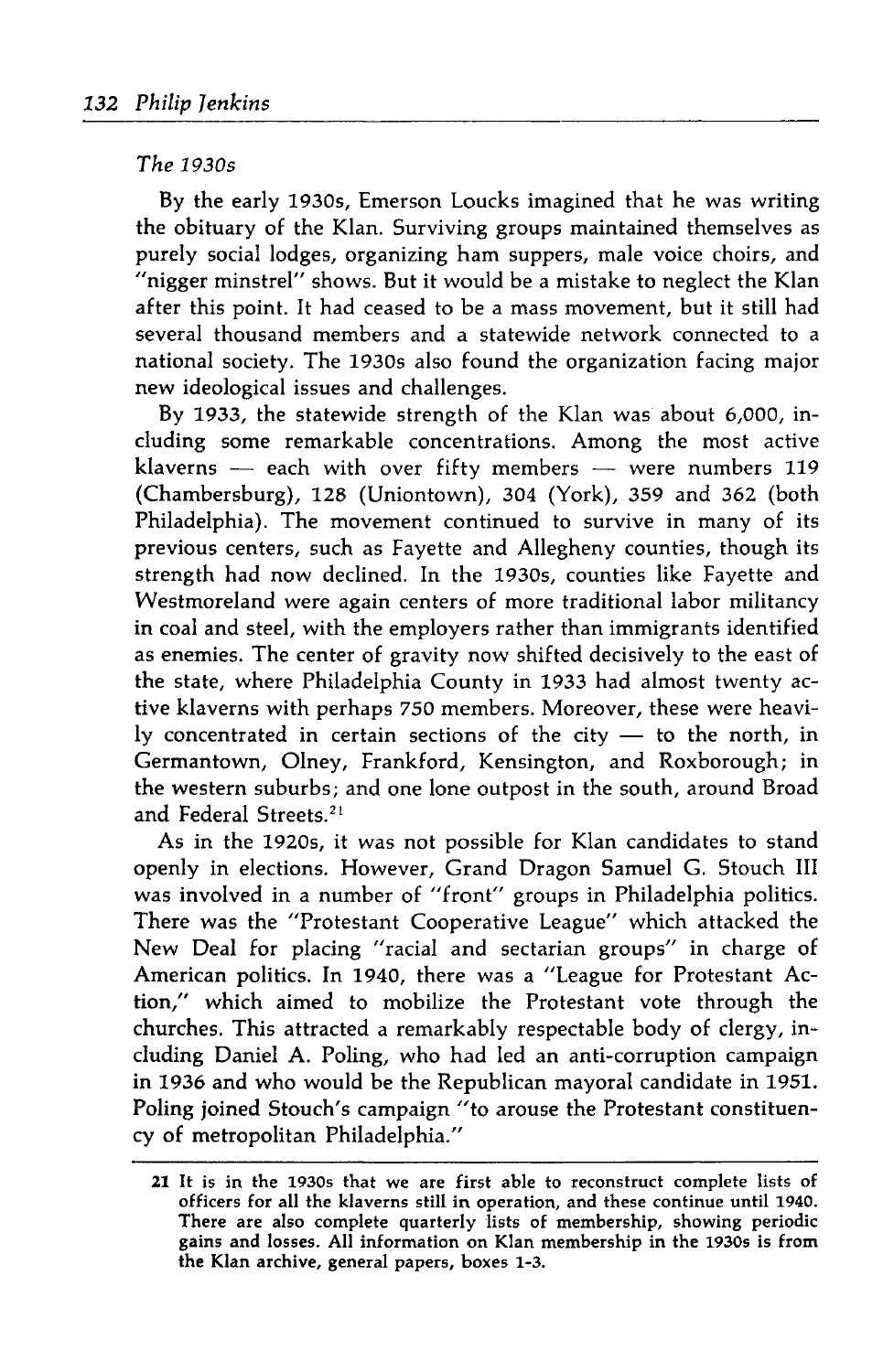Thus, the Klan should not be disregarded after its halcyon days of the 1920s, but that there was a decline is beyond doubt. Klan publications such as the Province Bulletin often urged a return to the great days of 1926. In 1933, some three hundred klans may have been still inoperation. By 1938, there had been a parlous decline, and the movement was on the verge of extinction in1940. By 1938, only fifty klans may have been active, and the mere existence of a klavern says little about numbers. A klan should have had twelve officers, from "cyclops" down to "klokanns," but in the 1930s there were many semi-defunct units. The "Abiding" klan in Collingdale, Delaware County (No. 342), had <sup>a</sup> full complement of officers in 1934. By 1936, it had only five, two of whom were holding dual positions. The officers constituted the entire membership. In Clearfield County, klavern No. 187 had only three members by 1938, making the fulfillment of any rituals exceedingly difficult. No. 252 (Caleb Lee) had fallen from fifteen members in <sup>1933</sup> to only one in 1934, its exalted cyclops.

In 1938, there were certainly less than a thousand Klansmen in the state, and there may have been under three hundred by1940. Between 1938 and 1940, Stouch circularized the remaining klaverns with new countersigns, and was able to collect replies from only thirty units. Their geographical distribution indicates the last bastions of Klan support in the state:

| Number of Klaverns 1939-40 |    | Counties                                                 |  |
|----------------------------|----|----------------------------------------------------------|--|
|                            |    | 1 (Philadelphia)                                         |  |
| З                          |    | 1 (Fayette)                                              |  |
| 2                          |    | 5 (Allegheny, McKean, Jefferson,<br>Chester, Montgomery) |  |
|                            | 10 |                                                          |  |

In its last days, the Klan maintained a dual existence: as a vestigial survival in its old industrial heartland in the southwest, and as a fringe nativist movement in suburban Philadelphia.

The collapse during the 1930s was so sudden as to suggest that available sources may under-report membership. However, the decline can be confirmed in many different klaverns. In klavern <sup>119</sup> in Chambersburg, there were seventy members in 1933. In <sup>1937</sup> there were thirty; in1940, only eighteen. Uniontown had 101 Klansmen in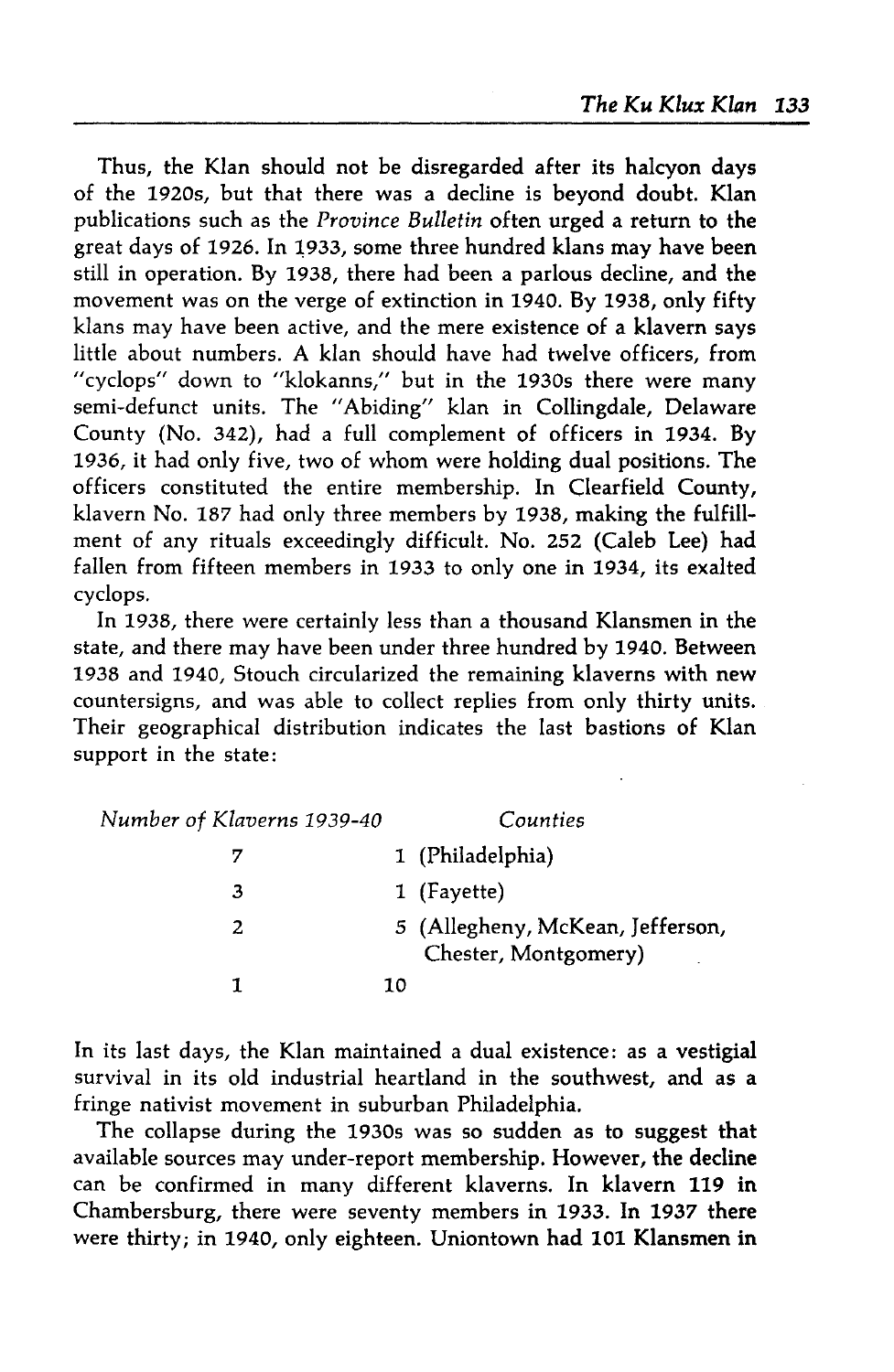1936, forty by 1940. The "Calvin R. Butler" klavern in Williamsport had forty-two members in 1933, seven by 1935. Between 1933 and 1940, York's membership fell from fifty-five to thirteen; Fort Mason's (Fayette County) from sixty to thirteen; the William Penn klan in Philadelphia from seventy-nine to six. And these were the klaverns which survived; most simply went out of existence.

In the last phase of Klan activity in the 1930s, the composition of the movement changed markedly: it became more middle-class and relatively respectable. Klan officers whose correspondence survives tended to use their own headed notepaper, indicating ownership of a small business in retail sales, or public relations. Klan membership forms were now accompanied by a required declaration that the applicant had not engaged in speculation or that his business was not involved in dubious financial practice; and references were needed. This was a far cry from the movement of steelworkers and miners of the previous decade.<sup>22</sup>

#### The Nazi Controversy

Such a movement might have maintained a certain momentum, based on isolationism and the mobilization of business sentiment against the New Deal. That it did not - that the Klan simply collapsed - reflected the violent internal wranglings of the late 1930s. Effectively, the Klansmen faced a dilemma: if racial supremacy was the chief issue of concern, then pro-German views were a logical choice. Leading pro-Hitler activists included Philip M. Allen, Arthur Bell, and Paul Winter, an experienced kleagle from the early 1920s. On the other hand, the Klan claimed to be the American party par excellence, and the organization's letterheads regularly used slogans such as "Traitors to the cause of true Americanism must be ferreted out and exposed." The klaverns had patriotic names — "Paul Jones," "Cradle of Liberty," "American Defender," "Pride of America."<sup>23</sup>

Was not sympathy for Germany as un-American as the Catholic attachment to Rome? In the "Rescue" klan (No. 311) in Wilkes-Barre, there was a violent split between "moderate" Lewis Button and Nazi Paul Winter, who boasted of his membership in organizations

<sup>22</sup> Ibid., correspondence, 1939-40.

<sup>23</sup> Harold Lavine, Fifth Column in America (New York, 1940); Sander A. Diamond, The Nazi Movement in the United States, 1924-41 (Ithaca, 1974); Charles Higham, American Swastika (New York, 1985). For communist isolationism in1939-41, see Paul Lyons, Philadelphia Communists, 1936-56 (Philadelphia, 1982).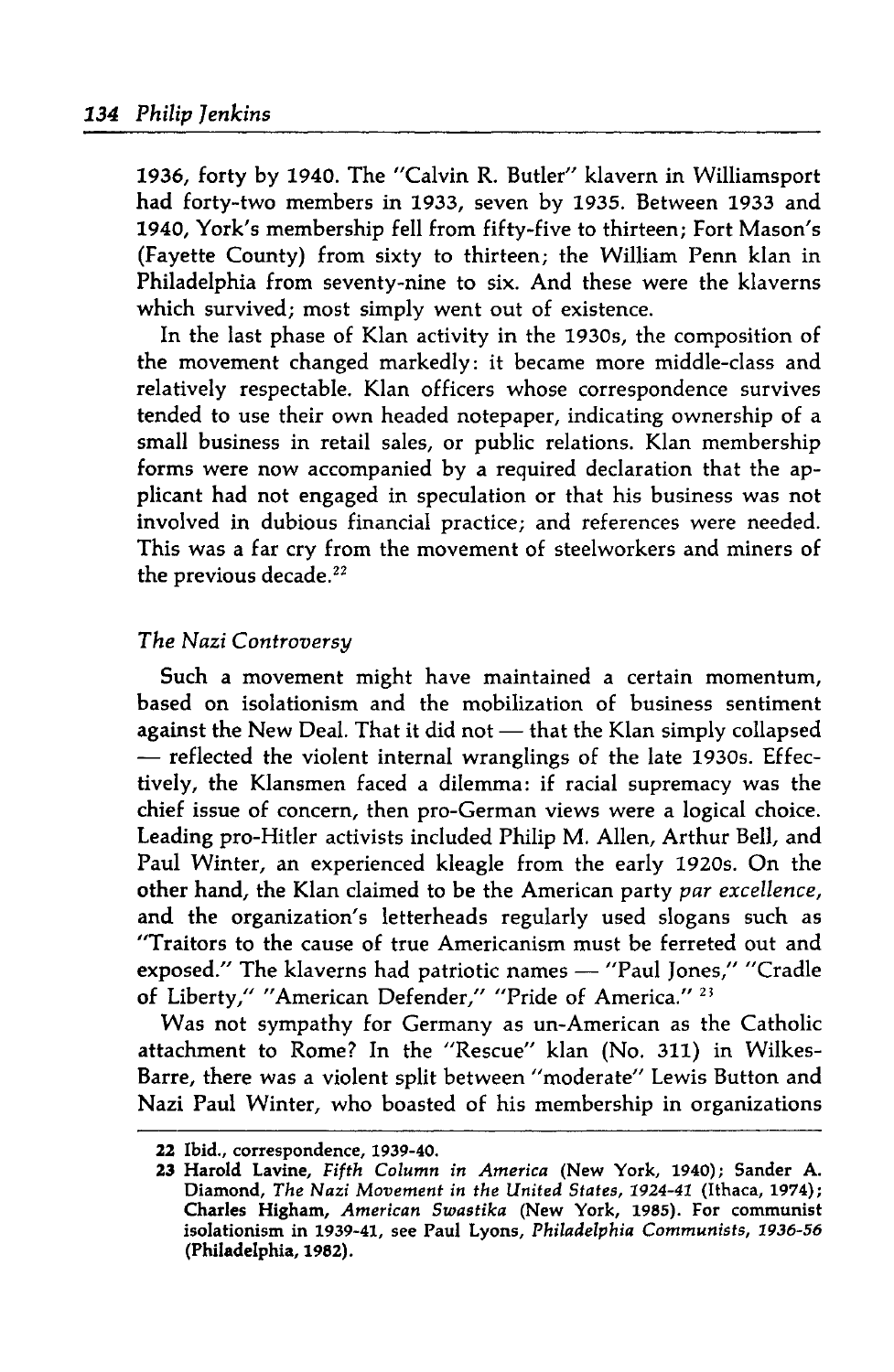based inGermany. Even Klansmen were slow to abandon a nominal support for "American democracy," and were strong in their criticism of "totalitarian dictatorship" — which usually meant the FDR administration. Winter's overt fascism was thus deeply controversial; it is ironic that his views found their closest American parallels among Catholic movements of the extreme right, like the Christian Front.

Evidence for the ideological split may be found in the extensive surviving papers of Samuel Stouch of Germantown, the Grand Dragon of Pennsylvania, Delaware, and New Jersey (hence his pen-name "Delierpen" in pamphlets and letters to newspapers). Stouch's reading certainly gave credence to charges of Nazi sympathies. He owned a volume of Hitler's speeches, published by Berlin's Terramare Press, and another collection of German Political Profiles by the same publisher. These were character sketches of the Nazi leadership. There were also leaflets by the emigre "Union of National Socialist Russians." He read The Free American (or Deutscher Weckruf und Beobachter), the journal of the Nazi Bund, and the newsletter published by the German Ministry of Propaganda. He also subscribed to the Industrial Control Report published by James B. True, one of the first Americans to recommend annihilation of the Jews as a solution to economic problems. Of course, simply reading a book or journal does not indicate complete sympathy for its point of view. Stouch also owned copies of the American Free Press, published in<sup>1940</sup> by the Philadelphia branch of the Communist Party, which he perhaps read for its opposition to American support for Britain against Germany. However, the great majority of his correspondence and reading indicates pro-Nazi and anti-Semitic views.<sup>24</sup>

Some of his correspondents were also very sympathetic to Nazi ideology. One G. Harry Davidson wrote in 1939 of the scandal caused in his Presbyterian church when a converted Jew was invited to speak and abused the German government. Davidson wrote that German Jews might be only 1 percent of the population, but this 1 percent "had stolen 95 percent of Germany's law, medicine and educational practice, besides a corner of mercantile and finance, a strangled press, and a state within a state, as they have almost complete here in America." Perhaps the persecution of the Jews was barbaric, but it was no worse than "Iewish" (i.e., Soviet) persecution of Russian Christians. Anti-Semitism was here linked to traditional

<sup>24</sup> Klan archive, correspondence, 1940-41.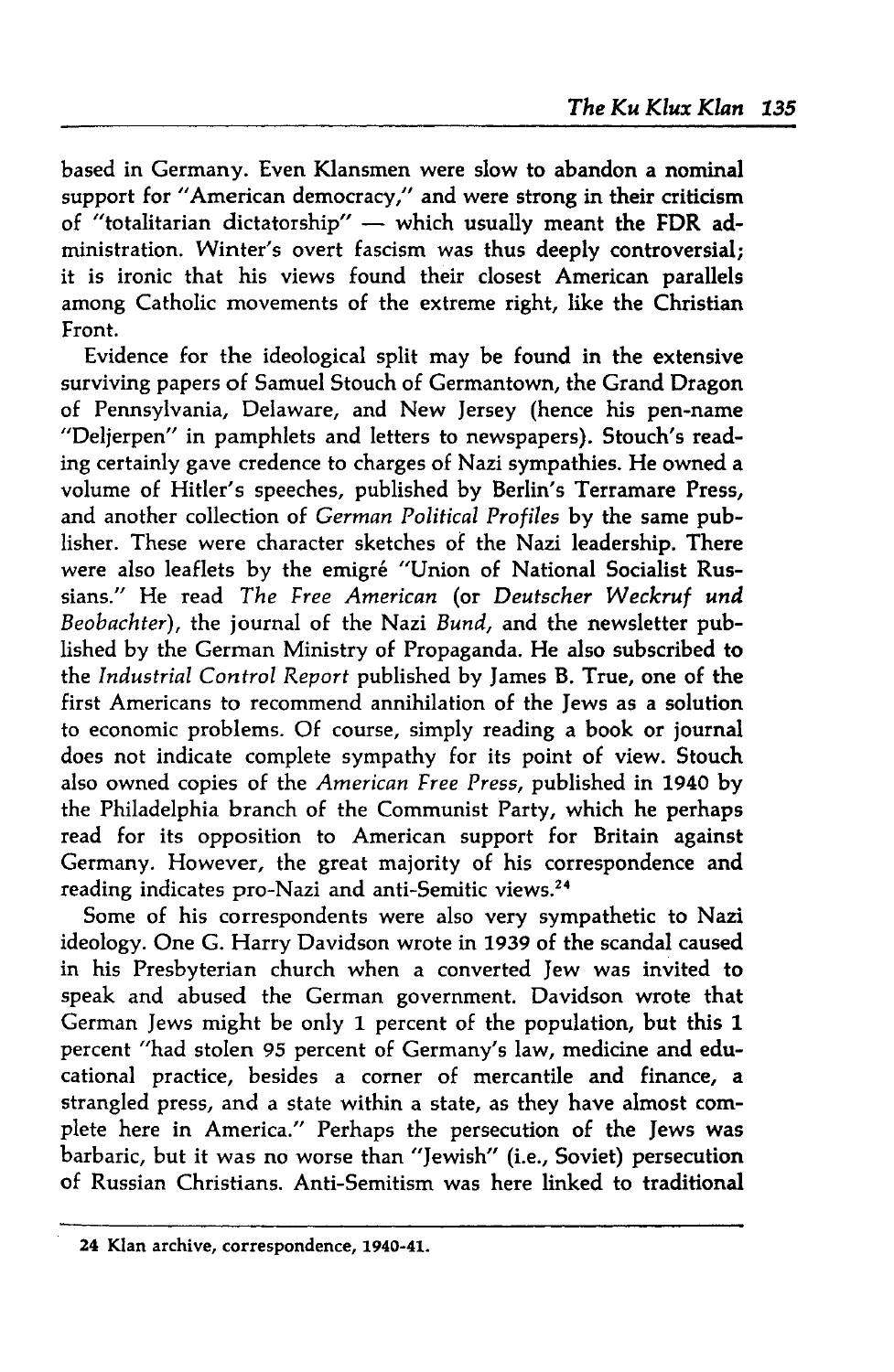anti-immigrant prejudice. In January 1939, Stouch wrote, there were 880,000 foreigners seeking admission to the United States, and 90 percent of those were Jewish.<sup>25</sup>

Divisions within what was left of the Klan reached a climax in August 1940, after joint exercises between the New Jersey klan and the Nazi Bund at "Camp Nordland" in New Jersey. This resulted in unfavorable publicity and genuine shock among the Klan traditionalists. The Wilkes-Barre klavern now expelled Winter, seceded from the Klan, and wrote a bitter criticism of the "disgusting debacle." They were not alone, as klaverns split and seceded in many states. The national leadership realized the need for urgent action. Imperial Wizard J. A.Colescott urged the House Committee on Un-American Activities to investigate the Bund and all pro-Nazi groups, but it was too late. Profound damage had been caused.

For Stouch himself, the failure would soon be compounded by what appears to have been the work of Klan dissidents. In October 1940, his home was burglarized, and "several hundred pounds of material" were removed — the complete Klan archives for the three states over the previous decade. In June 1941, these records — or <sup>a</sup> portion of them — were secretly deposited at <sup>a</sup> State Police barracks with <sup>a</sup> note saying simply, "Please turn over to Lieutenant Tuehy." The State Police were very pleased at this anonymous donation, as it offered important evidence on potential Fifth Column activities. But in reality, the Pennsylvania Klan had little capacity left to pose a subversive challenge even if its members had so wished. The Bund link had been the final blow to what had once been a sizeable and potentially dangerous organization; the group ceased to matter in 1940. In 1944, <sup>a</sup> crisis over massive back taxes caused the demise of the national organization.<sup>26</sup>

# Conclusion

Considerable attention has been paid by historians to the nativist and anti-foreign tradition in Pennsylvania. During the nineteenth century, this often manifested itself in violent outbreaks, most dramatically in the Philadelphia riots of the 1830s and 1840s. This was chiefly a reaction to Irish Catholic migration. Much less attention has been paid to the nativist reaction than to the even more substantial migration in the early years of this century, presumably because that

<sup>25</sup> Ibid. 26 Ibid.